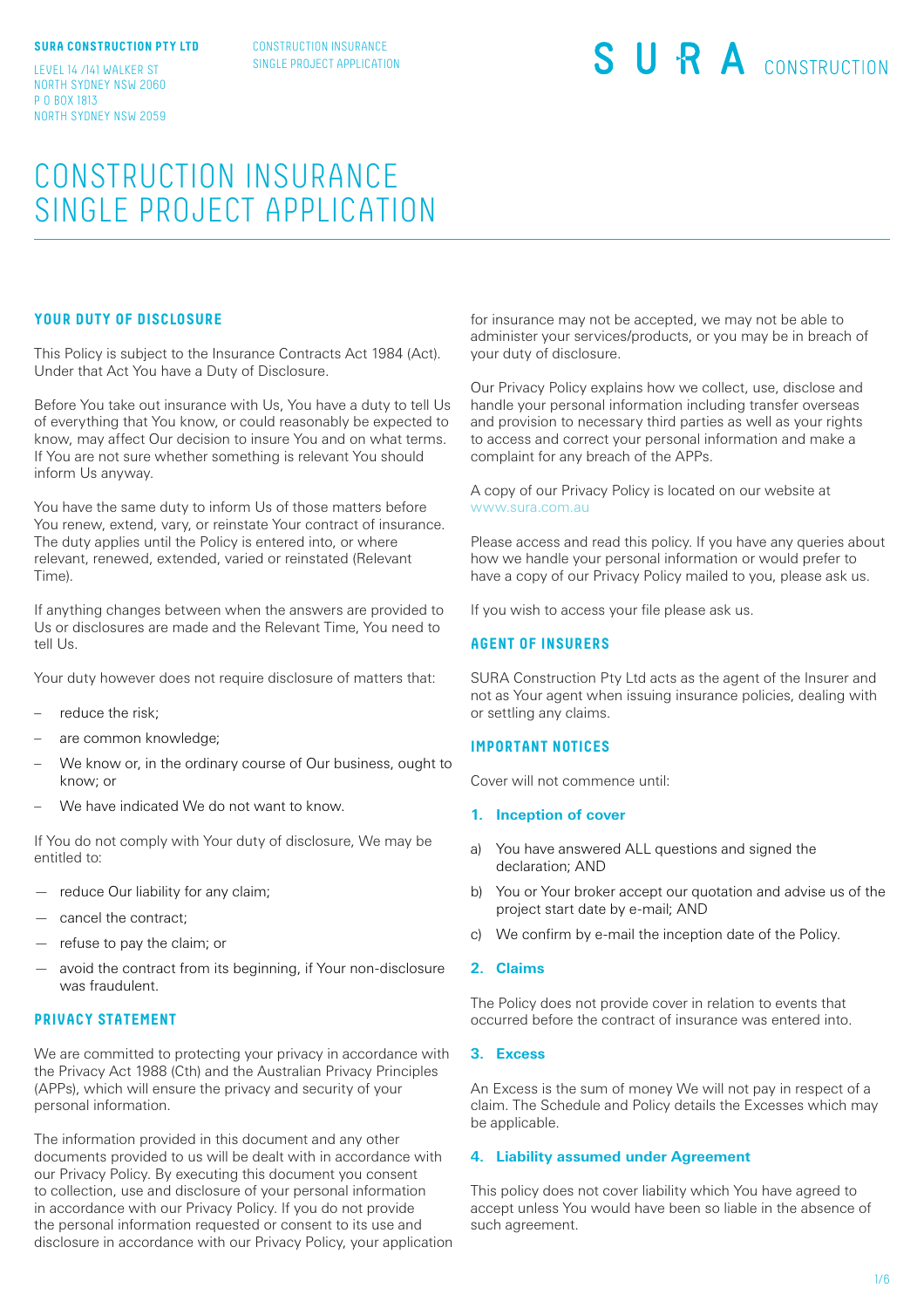## **CONSTRUCTION INSURANCE SINGLE PROJECT APPLICATION**

| <b>Builders License Number</b><br>Applicant's postal address<br>Postcode<br>to<br>T/as<br>Describe Your role (i.e. Developer/Head Contractor/Sub-Contractor/Other)<br><b>No</b><br>Public Liability<br>$\Box$ Yes<br>a)<br>Pre-Existing Property<br>$\Box$ Yes<br>No<br>b)<br><b>Advanced Consequential Loss</b><br>$\Box$ Yes<br>No<br>$\vert$ C)<br>\$<br>Please provide a brief description of the project in the space below<br>$\Box$ Yes $\Box$ No<br>Are You or Your company being operated under any type of third party agreement?<br>Have You ever had Construction Insurance refused, declined or cancelled by an Insurer?<br>$\Box$ Yes<br>$\Box$ No<br>How many years has the Contractor been doing this type of work?<br>Please provide details of any claims or notifications during the last 3 years in the space provided below | <b>Broker Name</b>                                    | Applicant (You) |  |
|--------------------------------------------------------------------------------------------------------------------------------------------------------------------------------------------------------------------------------------------------------------------------------------------------------------------------------------------------------------------------------------------------------------------------------------------------------------------------------------------------------------------------------------------------------------------------------------------------------------------------------------------------------------------------------------------------------------------------------------------------------------------------------------------------------------------------------------------------|-------------------------------------------------------|-----------------|--|
|                                                                                                                                                                                                                                                                                                                                                                                                                                                                                                                                                                                                                                                                                                                                                                                                                                                  | <b>Broker Company Name</b>                            |                 |  |
|                                                                                                                                                                                                                                                                                                                                                                                                                                                                                                                                                                                                                                                                                                                                                                                                                                                  | State                                                 |                 |  |
|                                                                                                                                                                                                                                                                                                                                                                                                                                                                                                                                                                                                                                                                                                                                                                                                                                                  | Suburb                                                |                 |  |
|                                                                                                                                                                                                                                                                                                                                                                                                                                                                                                                                                                                                                                                                                                                                                                                                                                                  | ITC %                                                 |                 |  |
|                                                                                                                                                                                                                                                                                                                                                                                                                                                                                                                                                                                                                                                                                                                                                                                                                                                  | Number of Employess                                   |                 |  |
|                                                                                                                                                                                                                                                                                                                                                                                                                                                                                                                                                                                                                                                                                                                                                                                                                                                  | Period of Insurance                                   |                 |  |
|                                                                                                                                                                                                                                                                                                                                                                                                                                                                                                                                                                                                                                                                                                                                                                                                                                                  | Name of Head Contractor                               |                 |  |
|                                                                                                                                                                                                                                                                                                                                                                                                                                                                                                                                                                                                                                                                                                                                                                                                                                                  | Name of Principal                                     |                 |  |
|                                                                                                                                                                                                                                                                                                                                                                                                                                                                                                                                                                                                                                                                                                                                                                                                                                                  | <b>Interested Parties</b>                             |                 |  |
|                                                                                                                                                                                                                                                                                                                                                                                                                                                                                                                                                                                                                                                                                                                                                                                                                                                  |                                                       |                 |  |
|                                                                                                                                                                                                                                                                                                                                                                                                                                                                                                                                                                                                                                                                                                                                                                                                                                                  | Do You require cover for:                             |                 |  |
|                                                                                                                                                                                                                                                                                                                                                                                                                                                                                                                                                                                                                                                                                                                                                                                                                                                  |                                                       |                 |  |
|                                                                                                                                                                                                                                                                                                                                                                                                                                                                                                                                                                                                                                                                                                                                                                                                                                                  |                                                       |                 |  |
|                                                                                                                                                                                                                                                                                                                                                                                                                                                                                                                                                                                                                                                                                                                                                                                                                                                  |                                                       |                 |  |
|                                                                                                                                                                                                                                                                                                                                                                                                                                                                                                                                                                                                                                                                                                                                                                                                                                                  | What is the estimated contract value of this project? |                 |  |
|                                                                                                                                                                                                                                                                                                                                                                                                                                                                                                                                                                                                                                                                                                                                                                                                                                                  |                                                       |                 |  |
|                                                                                                                                                                                                                                                                                                                                                                                                                                                                                                                                                                                                                                                                                                                                                                                                                                                  |                                                       |                 |  |
|                                                                                                                                                                                                                                                                                                                                                                                                                                                                                                                                                                                                                                                                                                                                                                                                                                                  |                                                       |                 |  |
|                                                                                                                                                                                                                                                                                                                                                                                                                                                                                                                                                                                                                                                                                                                                                                                                                                                  |                                                       |                 |  |
|                                                                                                                                                                                                                                                                                                                                                                                                                                                                                                                                                                                                                                                                                                                                                                                                                                                  | <b>DISCLOSURE</b>                                     |                 |  |
|                                                                                                                                                                                                                                                                                                                                                                                                                                                                                                                                                                                                                                                                                                                                                                                                                                                  |                                                       |                 |  |
|                                                                                                                                                                                                                                                                                                                                                                                                                                                                                                                                                                                                                                                                                                                                                                                                                                                  |                                                       |                 |  |
|                                                                                                                                                                                                                                                                                                                                                                                                                                                                                                                                                                                                                                                                                                                                                                                                                                                  |                                                       |                 |  |
|                                                                                                                                                                                                                                                                                                                                                                                                                                                                                                                                                                                                                                                                                                                                                                                                                                                  |                                                       |                 |  |
|                                                                                                                                                                                                                                                                                                                                                                                                                                                                                                                                                                                                                                                                                                                                                                                                                                                  |                                                       |                 |  |
|                                                                                                                                                                                                                                                                                                                                                                                                                                                                                                                                                                                                                                                                                                                                                                                                                                                  | <b>SECTION 1 - MATERIAL DAMAGE</b>                    |                 |  |
| BRIEF DESCRIPTION OF LOSS<br><b>AMOUNT</b>                                                                                                                                                                                                                                                                                                                                                                                                                                                                                                                                                                                                                                                                                                                                                                                                       | <b>LOSS DATE</b>                                      |                 |  |
|                                                                                                                                                                                                                                                                                                                                                                                                                                                                                                                                                                                                                                                                                                                                                                                                                                                  |                                                       |                 |  |
|                                                                                                                                                                                                                                                                                                                                                                                                                                                                                                                                                                                                                                                                                                                                                                                                                                                  |                                                       |                 |  |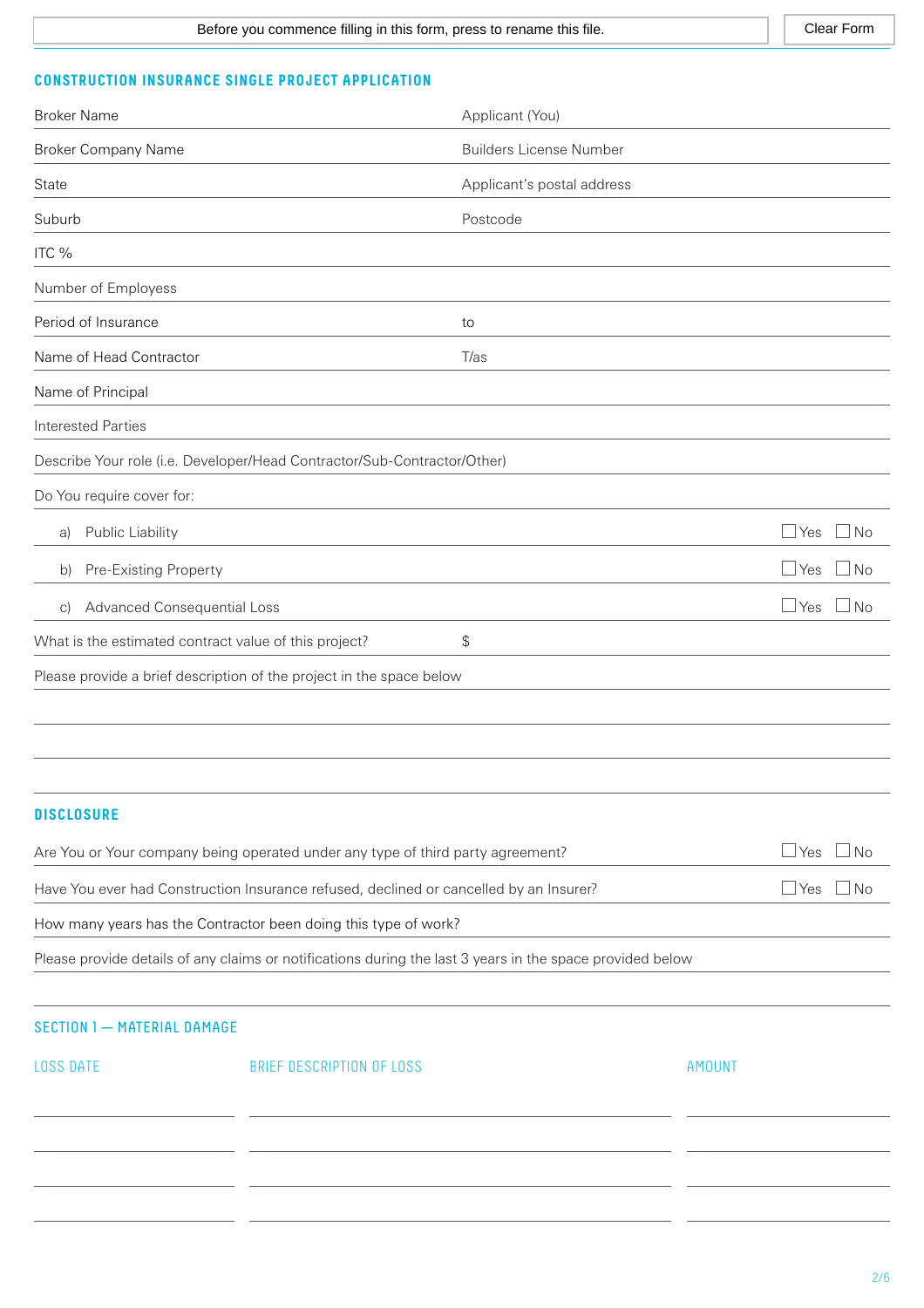## SECTION 2 - THIRD PARTY LIABILITY

| <b>LOSS DATE</b>                         | BRIEF DESCRIPTION OF LOSS                                                       | AMOUNT                                      |
|------------------------------------------|---------------------------------------------------------------------------------|---------------------------------------------|
|                                          |                                                                                 |                                             |
|                                          |                                                                                 |                                             |
|                                          |                                                                                 |                                             |
|                                          |                                                                                 |                                             |
|                                          |                                                                                 |                                             |
| <b>RISK MANAGEMENT</b>                   |                                                                                 |                                             |
| (ie. Ad-hoc, Sandbags, Dewatering Pumps) | What is the best description for the chosen method of rainfall run-off control? |                                             |
|                                          | Ara You or Your company boing operated under any type of third party egreement? | $\Box$ $\vee$ $\circ$ $\Box$ $\Box$ $\circ$ |

| Are you or your company being operated under any type of third party agreement?              | res<br>I INO               |
|----------------------------------------------------------------------------------------------|----------------------------|
| Estimate as a % of contract value the amount of work to be sub-contracted                    | $\%$                       |
| Does Your sub-contractor agreement require them to arrange their own CI insurance?           | $\Box$ No<br>Yes           |
| If Yes, is the contractual requirement for TPL only?                                         | $\Box$ No<br><b>Salves</b> |
| Do You ever utilise contract labour hire engaged in work on-site for any of Your projects?   | l INo<br>Yes               |
| What manned security presence will protect the Contract Site during the Construction Period? |                            |
| Will the site be fully fenced?                                                               | N∩<br>. I Yes              |

## **COVERAGE OPTIONS**

| Do You wish to DELETE the automatic cover for transit of materials?   | $\Box$ No<br>$Y_{\text{AS}}$       |
|-----------------------------------------------------------------------|------------------------------------|
| Will the project be subject to a staged handover?                     | Yes     No                         |
| Do You need full cover under this Policy for those parts handed over? | $\frac{1}{2}$ Yes $\frac{1}{2}$ No |
| What % of the project will be handed over prior to final completion?  | $\frac{0}{0}$                      |

## **QUESTIONS ABOUT THE CONTRACT SITE**

| Address                                                                                                                                                           | Suburb   |
|-------------------------------------------------------------------------------------------------------------------------------------------------------------------|----------|
| State                                                                                                                                                             | Postcode |
| What is the best description of the locality? (i.e. isolated site, typical suburban area,<br>industrial park, town centre, inner city, central business district) |          |
| What is the best description for the topography of the Contract Site? (i.e. flat, sloping, steep)                                                                 |          |
| What subsoil conditions do You expect to encounter? (i.e. rock, clay, sand, mixed, fill, etc.)                                                                    |          |

What is the best descriptor for the sites' potential to be affected by flood (i.e. nil, medium, high)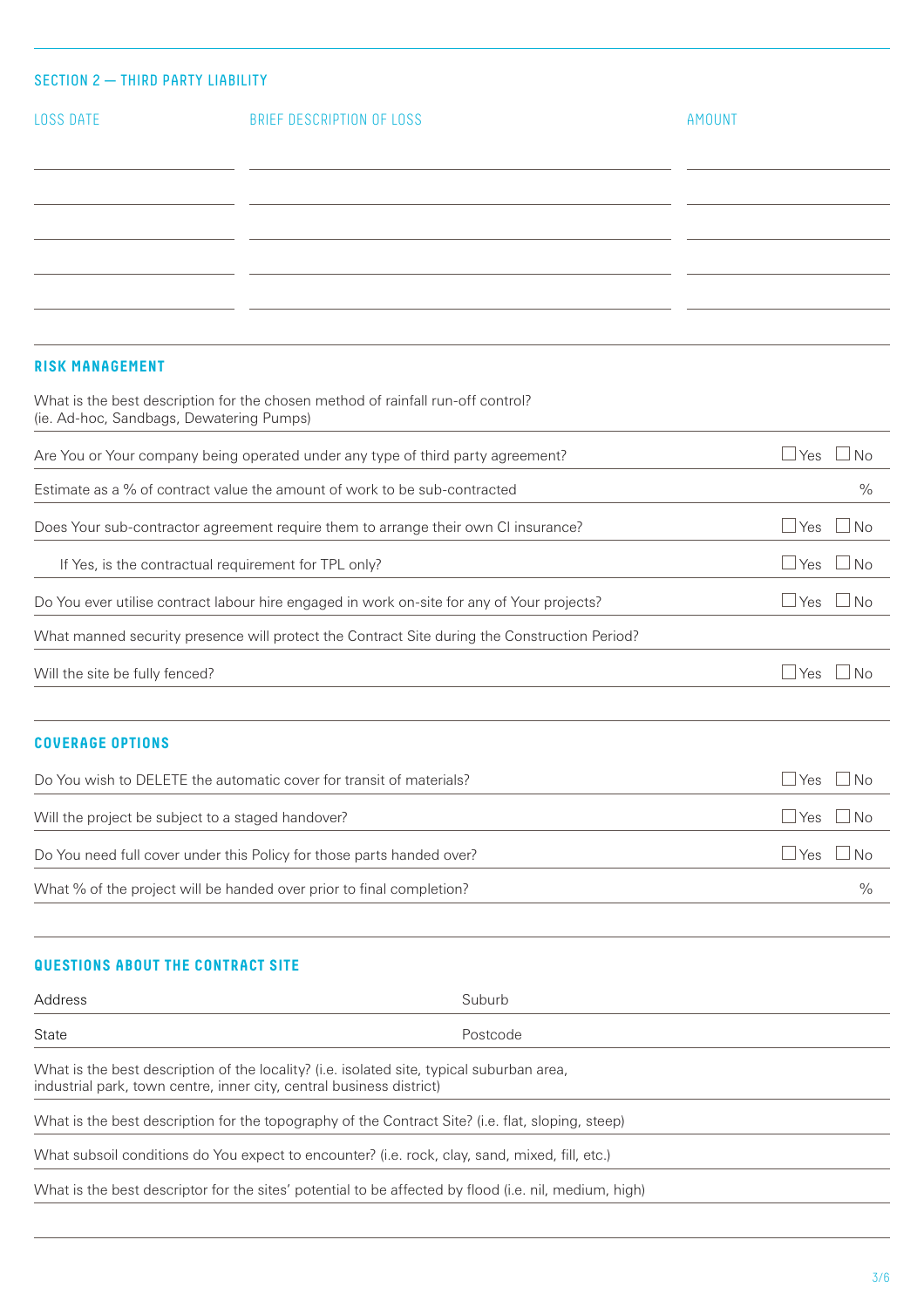| Does the site contain any easements for water, gas, electricity or telecommunications?          | ⊥No<br>Yes                       |
|-------------------------------------------------------------------------------------------------|----------------------------------|
| If Yes, please provide details (i.e. overhead power lines, underground cables, water, sewer)    |                                  |
| Are there any surrounding properties within 10 metres of the boundary?                          | $\Box$ Yes<br>$\Box$ No          |
| If Yes, please provide details in the space below                                               |                                  |
| <b>QUESTIONS ABOUT THE PROJECT</b>                                                              |                                  |
| If the project involves roadworks or pipelaying state the total length of the works in metres   | m                                |
| If the project involves bridge construction state the total length of the bridge deck in metres | m                                |
| State the estimated Construction Period in weeks                                                | Weeks                            |
| What % of the Construction Period has been allowed for wet weather or other delays?             | $\frac{0}{0}$                    |
| Is a Defects Liability Period specified in the contract?                                        | Yes<br>$\Box$ No                 |
| State the duration of the Defects Liability Period in Weeks                                     | Weeks                            |
| What is the maximum depth of excavation?                                                        | m                                |
| How close will the excavation be from a site boundary in metres?                                | m                                |
| Is any blasting anticipated for this project?                                                   | Yes<br>$\Box$ No<br>$\mathbf{I}$ |
| If piling is necessary, will they be driven into position?                                      | $\Box$ Yes<br>$\Box$ No          |
| Will any part of the sidewall of the excavation need to be supported?                           | $\Box$ Yes<br>$\Box$ No          |
| Do You expect to excavate below the groundwater table?                                          | $\Box$ Yes<br>$\Box$ No          |
| Estimate the \$ amount of excavation, pipe laying and any other civil works as a % of CV        | $\frac{0}{0}$                    |
| Could a significant aspect of the building design be considered as prototypical?                | Yes<br>⊿ No                      |
| If Yes, please provide details in the space below                                               |                                  |
|                                                                                                 |                                  |
| Will conventional methods of construction be used?                                              | $\Box$ Yes $\Box$ No             |
| If Yes, please provide details in the space below                                               |                                  |
|                                                                                                 |                                  |
| Estimate (as a % of CV)                                                                         | $\%$                             |
| Is testing or commissioning of any machinery likely to take more than 6 weeks?                  | $\Box$ Yes<br>$\Box$ No          |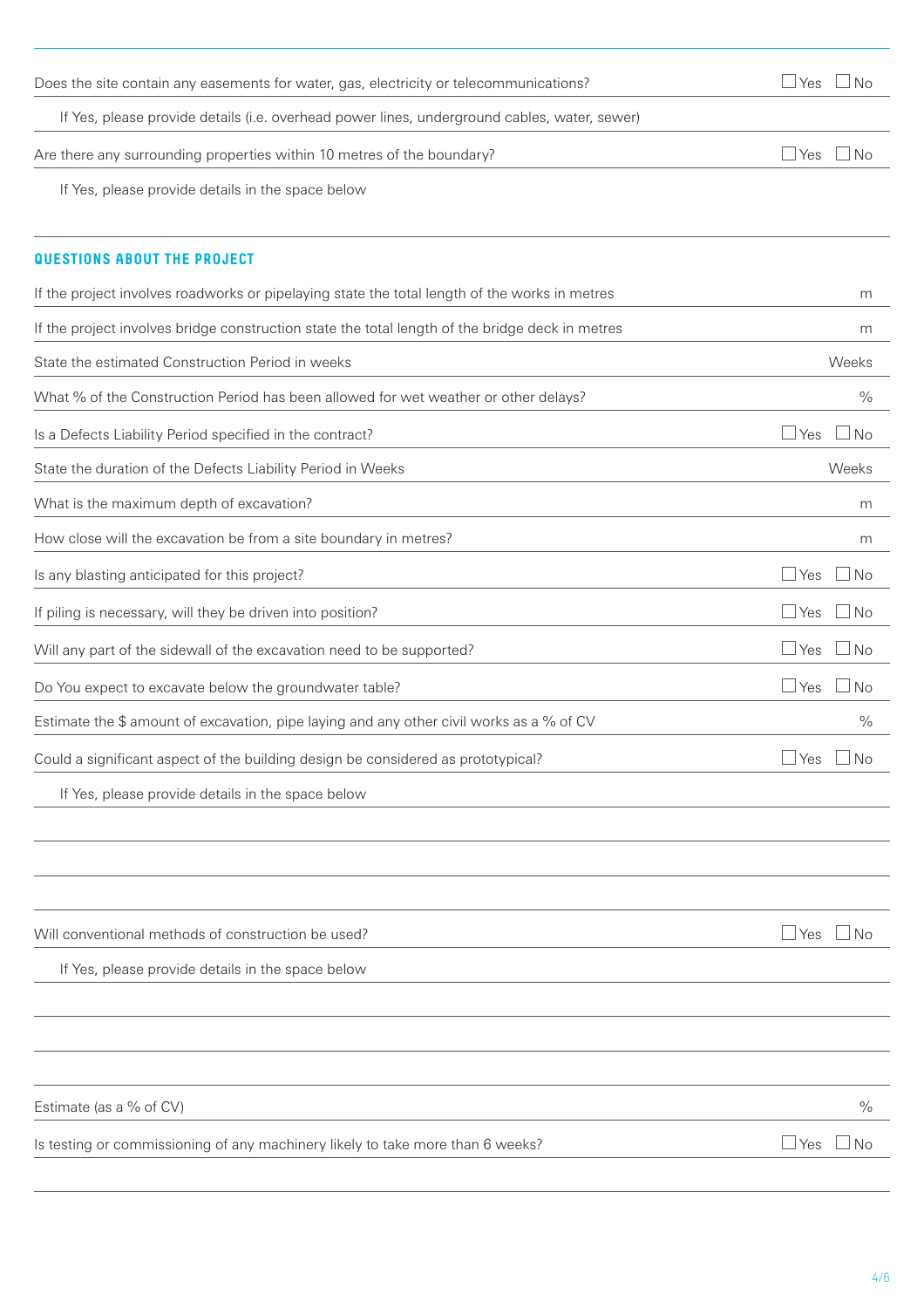## **INSURED ITEMS**

## Sums Insured (NB: Unless an amount is stated below cover will not be included in Our quote.)

Care, Custody and Control Care, Custody and Control Care Sub-Limit of Liability  $\$$ 

## SECTION 1 - INSURED PROPERTY (PERMANENT AND TEMPORARY WORKS)

| Maximum Contract Value                               |                                                                                     |                                                          |               | \$            |
|------------------------------------------------------|-------------------------------------------------------------------------------------|----------------------------------------------------------|---------------|---------------|
| Materials or items to be supplied by the principal   |                                                                                     |                                                          |               | \$            |
|                                                      | Employee tools (Up to a total new replacement cost of \$25,000 and \$5,000 per item |                                                          |               | \$            |
|                                                      | Mobile machinery & Equipment owned by You (State the total new replacement value)   |                                                          |               | \$            |
|                                                      |                                                                                     |                                                          |               |               |
| SECTION 1 - ADDITIONAL BENEFITS                      |                                                                                     |                                                          |               |               |
| <b>Escalation Allowance</b>                          | 15% Automatic - Enter different % if applicable                                     |                                                          | $\frac{0}{0}$ | $\frac{1}{2}$ |
| Removal of Debris                                    | 10% Automatic - Enter different % if applicable                                     |                                                          | $\frac{0}{0}$ | \$            |
| Professional Fees                                    | 10% Automatic - Enter different % if applicable                                     |                                                          | $\frac{0}{0}$ | \$            |
| <b>Expediting Expenses</b>                           |                                                                                     |                                                          |               | \$            |
| <b>Mitigation Expenses</b>                           |                                                                                     |                                                          |               | \$            |
| Miscellaneous Expenses                               |                                                                                     |                                                          |               | \$            |
| <b>Claim Preparation Costs</b>                       |                                                                                     |                                                          |               | \$            |
| Transit                                              |                                                                                     | Sub-limit of Liability any one carry                     |               | \$            |
| Materials Stored Off-site                            |                                                                                     | Sub-limit of Liability any one location and in aggregate |               | \$            |
|                                                      |                                                                                     |                                                          |               |               |
| <b>SECTION 2 - THIRD PARTY LIABILITY</b>             |                                                                                     |                                                          |               |               |
| Public Liability                                     |                                                                                     | Limit of Liability any one Occurrence                    |               | \$            |
| Products Liability                                   | Limit of Liability any one Occurrence and in the aggregate                          |                                                          |               | Not Available |
| Subsidence, Vibration, Removal, Weakening of Support |                                                                                     | Sub-Limit of Liability                                   |               | \$            |